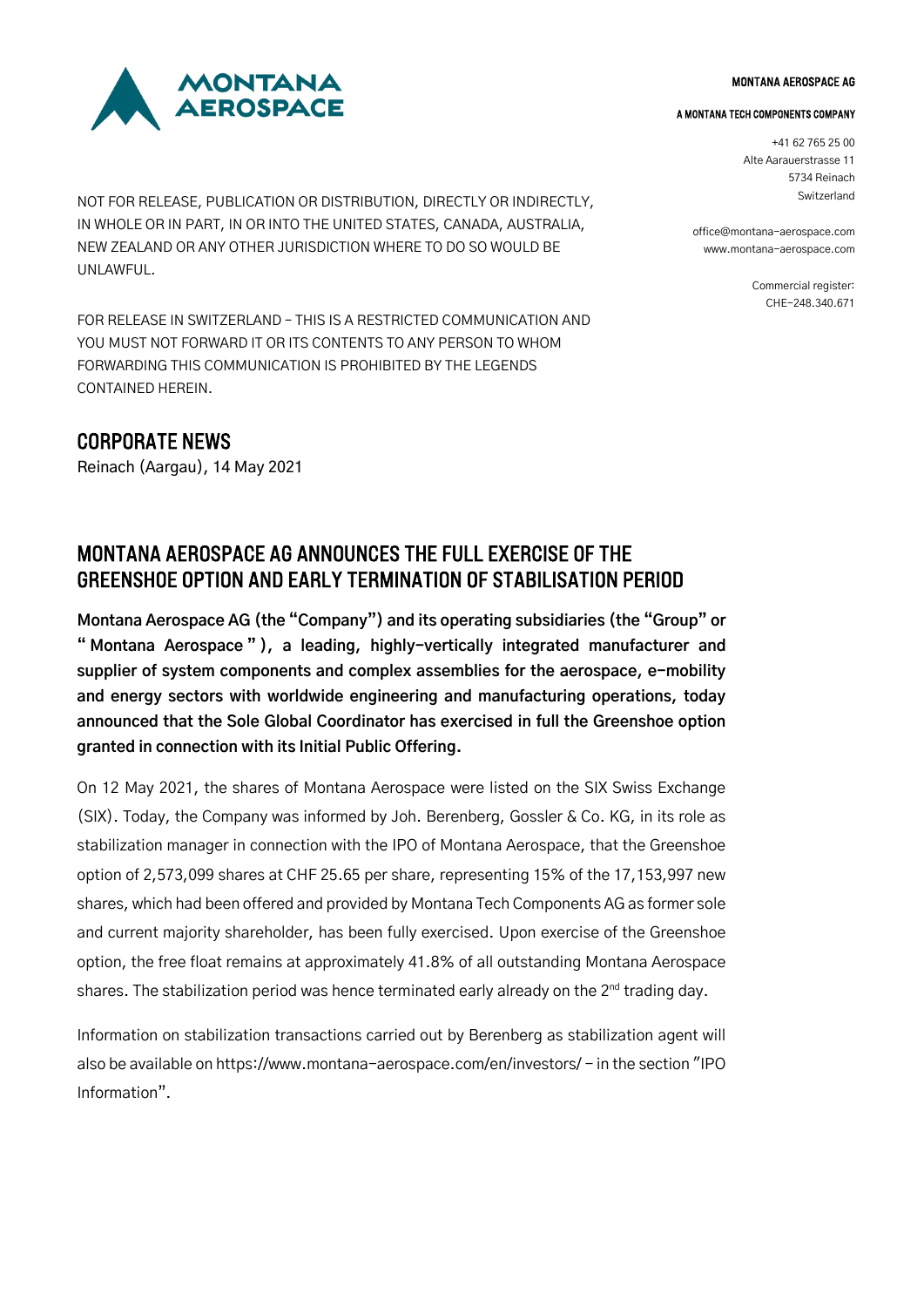## **Head of M&A and Investor Relations**

Marc Vesely recte Riha

Phone: +43 664 61 26 261 E-mail: [ir@montana-aerospace.com](mailto:ir@montana-aerospace.com)

**Press contact** Jürgen Beilein Phone:+43 664 831 2 841 E-mail: [communication@montana-aerospace.com](mailto:communication@montana-aerospace.com)

## **About Montana Tech Components AG**

Montana Tech Components AG, founded in 2006, is a globally active industrial group focusing on key technologies in future markets. The companies of the growth-oriented group hold a leading position in their field of activities. By focusing on selected key technologies, market leadership, and continuous innovation, MTC pursues a sustainable growth strategy in its divisions – VARTA AG, Aluflexpack AG and Montana Aerospace AG. The Group generated sales worth EUR 1.72 billion in 2020 and is represented at 83 locations in 34 countries worldwide. It currently employs a total of around 10,700 highly qualified staff members.

## **About Montana Aerospace AG**

Montana Aerospace AG is a leading producer of system components and complex assemblies for the aerospace industry, with worldwide engineering and manufacturing operations. The Company has approximately 4,800 highly skilled employees at 28 locations on four continents – designing, developing and producing ground-breaking technologies for tomorrow's aerospace, e-mobility and energy industries out of aluminium, titanium, composite, copper and steel.

#### **Disclaimer**

The information contained herein is not for release, directly or indirectly, in or into the United States of America, Canada, Australia, Japan or any other jurisdiction where to do so would be unlawful. This document (and the information contained herein) does not contain or constitute an offer of securities for sale, or solicitation of an offer to purchase securities, in Canada, Australia or Japan or any other jurisdiction where such an offer or solicitation would be unlawful. In particular, this document is not an offer of securities for sale in the United States. Securities may not be offered or sold in the United States absent registration under the U.S. Securities Act of 1933, as amended (the "Securities Act"), or an exemption from registration. The securities referred to herein have not been and will not be registered under the Securities Act. No public offering of the securities has been or will be made in the United States.

None of the underwriters or any of their respective subsidiary undertakings, affiliates or any of their respective directors, officers, employees, advisers, agents, alliance partners or any other entity or person accepts any responsibility or liability whatsoever for, or makes any representation, warranty or undertaking, express or implied,

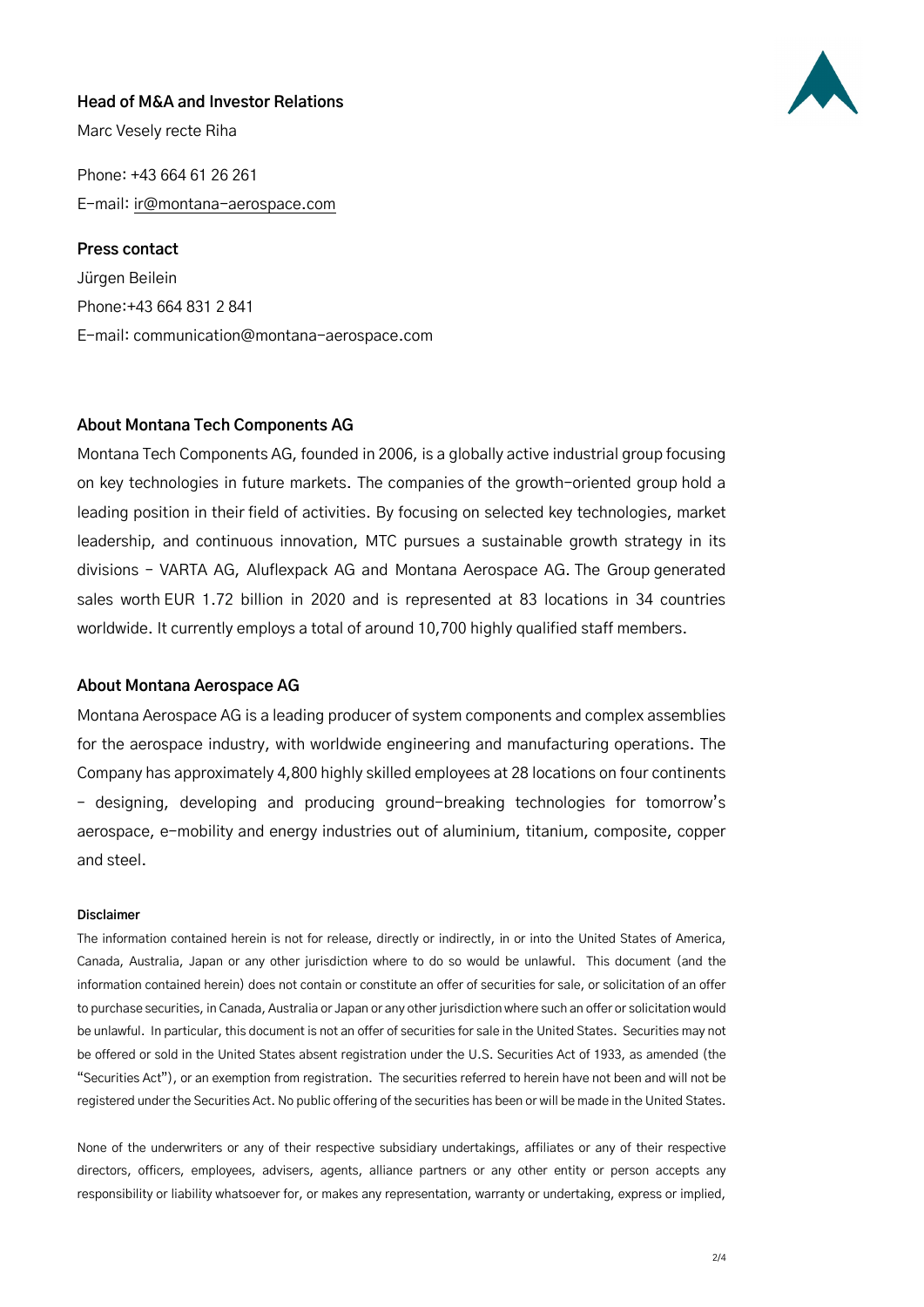

as to the truth, accuracy, completeness or fairness of the information or opinions in this announcement (or whether any information has been omitted from the announcement) or any other information relating to the Group, its subsidiaries or associated companies, whether written, oral or in a visual or electronic form, and howsoever transmitted or made available or for any loss howsoever arising from any use of this announcement or its contents or otherwise arising in connection therewith. Accordingly, each of the underwriters and the other foregoing persons disclaim, to the fullest extent permitted by applicable law, all and any liability, whether arising in tort or contract or that they might otherwise be found to have in respect of this announcement and/or any such statement.

This communication is not an offer to sell or a solicitation of offers to purchase or subscribe for securities. This communication is not a prospectus within the meaning of the Swiss Financial Services Act (the "FinSA") and will not be reviewed by any competent authority. Any offer of securities of the Company will be made solely by means of, and on the basis of, a prospectus that will contain, among others, detailed information about the Company and its management, the offered securities (specifically the associated rights, obligations and risks) as well as the offer itself. This communication constitutes no advertising in the sense of article 68 of the FinSA. Such advertisements are communications to investors aiming to draw their attention to financial instruments. Any investment decisions with respect to any securities should not be made based on this advertisement. Any person considering the purchase of any securities of the Company must inform itself independently based solely on such prospectus (including any supplement thereto). The prospectus, which has been approved by a reviewing body recognised by the Swiss Financial Market Supervisory Authority FINMA, is available free of charge at Montana Aerospace AG, Alte Aarauerstrasse 11, 5734 Reinach (AG), Switzerland (email[: ir@montana-aerospace.com\)](mailto:ir@montana-aerospace.com). Investors are furthermore advised to consult their bank or financial adviser before making any investment decision.

This document does not constitute an "offer of securities to the public" within the meaning of Regulation (EU) 2017/1129 as it forms part of domestic law by virtue of the European Union (Withdrawal) Act 2018 (the "UK Prospectus Regulation") of the securities in the United Kingdom (the "UK"). Any offers of the securities in the UK will be made pursuant to an exemption under the UK Prospectus Regulation from the requirement to produce a prospectus for offers of the securities. In the UK, this document is only addressed to qualified investors within the meaning of the UK Prospectus Regulation. In addition, this document is only being distributed to and is only directed at (i) persons who are outside of the United Kingdom or (ii) to investment professionals falling within article 19(5) of the Financial Services and Markets Act 2000 (Financial Promotion) Order 2005 (the "FSMA Order") or (iii) persons falling within articles 49(2)(a) to (d), "high net worth companies, unincorporated associations, etc." of the FSMA Order, and (iv) persons to whom an invitation or inducement to engage in investment activity within the meaning of section 21 of the Financial Services and Markets Act 2000 may otherwise be lawfully communicated or caused to be communicated (all such persons together being referred to as "relevant persons"). The securities are only available to, and any invitation, offer or agreement to subscribe, purchase or otherwise acquire such securities will be engaged in only with, relevant persons. Any person who is not a relevant person should not act or rely on this document or any of its contents.

This document does not constitute an "offer of securities to the public" within the meaning of Regulation (EU) 2017/1129 of the European Union, as amended (the "Prospectus Regulation") in any member state of the European Economic Area (the "EEA"). Any offers of the securities to persons in the EEA will be made pursuant to an exemption under the Prospectus Regulation from the requirement to produce a prospectus for offers of the securities. In any member state of the EEA, this document is only addressed to qualified investors in that relevant member state within the meaning of the Prospectus Regulation.

Statements contained herein may constitute "forward-looking statements". Forward-looking statements are generally identifiable by the use of the words "may", "will", "should", "plan", "expect", "anticipate", "estimate",